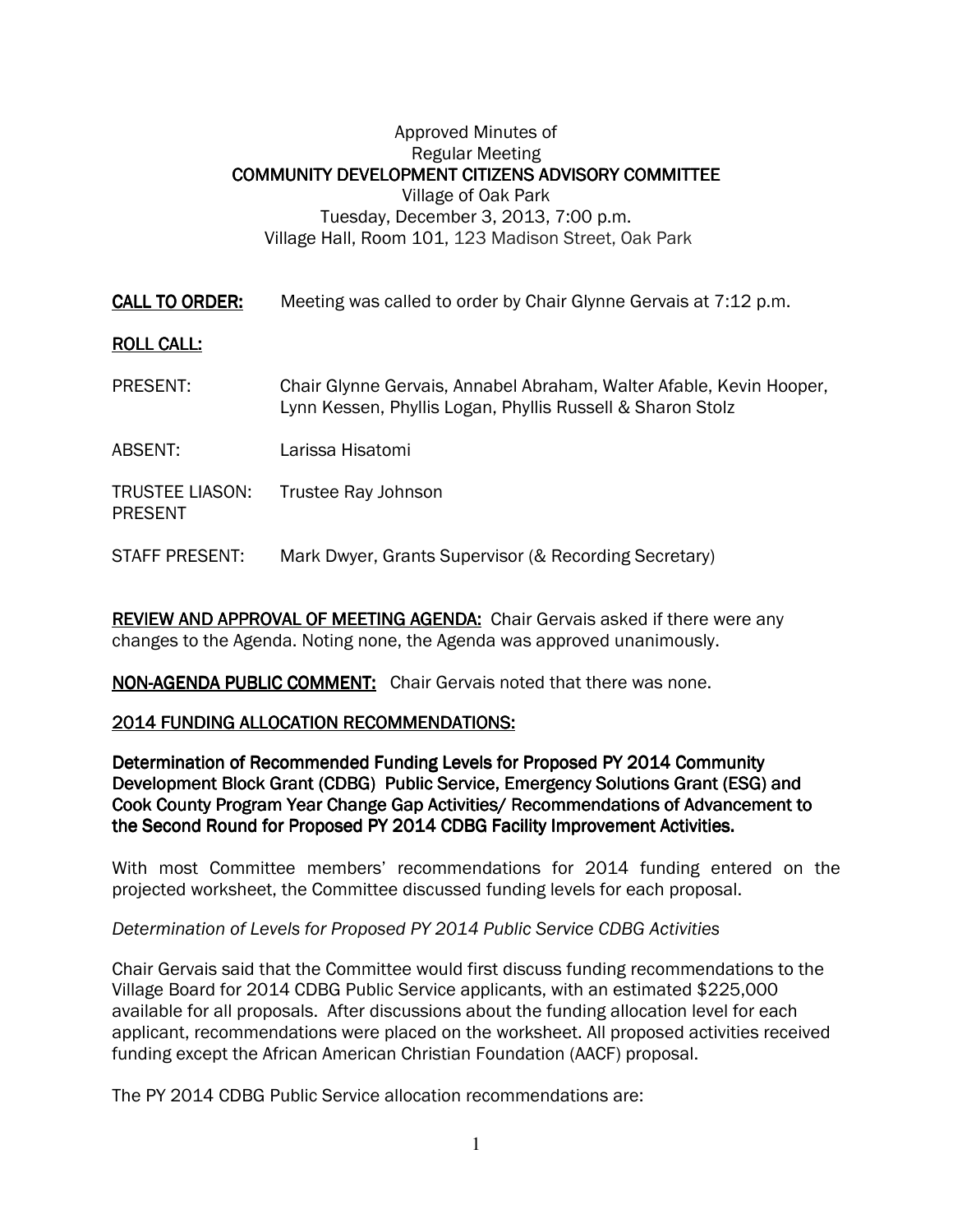| 2014 CDBG Public Services             | RECOMMEND.   |
|---------------------------------------|--------------|
| <b>AGENCY</b>                         | <b>AWARD</b> |
| <b>AACF</b>                           | \$0          |
| <b>Catholic Charities-Accolade</b>    | \$9,000      |
| <b>Children's Clinic</b>              | \$18,000     |
| <b>Community Support Services</b>     | \$12,500     |
| <b>Heartland-Vital Bridges</b>        | \$4,000      |
| Hephzibah Children's Assn.            | \$11,500     |
| <b>NAMI Metro-Suburban</b>            | \$6,000      |
| OP Regional Housing Center            | \$75,000     |
| <b>OPRF Food Pantry</b>               | \$25,000     |
| Parenthesis - Mothering on Our Own    | \$10,000     |
| Parenthesis - Parenteen               | \$10,500     |
| Sarah's Inn                           | \$9,000      |
| <b>WS PADS - Emergency Shelter</b>    | \$26,000     |
| <b>WS PADS - Employment Readiness</b> | \$8,500      |
| TOTAL                                 | \$225,000    |

### Recommendations of Advancement to the Second Round for Proposed PY 2014 CDBG Facility Improvement Activities

Chair Gervais said that the Committee would next discuss the 2014 CDBG Facility Improvement applicants. After discussions about the merits of each proposal, the CDCAC recommended to allow Easter Seals Metropolitan Chicago and United Cerebral Palsy-Seguin Services to advance to the Second Round, while the Historical Society of Oak Park & River Forest did not advance.

The Village does not expect to know the amount available for the PY 2014 CDBG Facility Improvement category until the late-Winter or early-Spring of 2014. It is expected that, at that time, HUD will inform the Village of its overall 2014 CDBG allocation. Applicants that made it into the Second Round will then submit detailed construction specifications (to be approved by the Village) and will solicit at least three bids for the proposed work. Easter Seals and UPC-Seguin will proceed to discuss the bid results with the CDCAC, and the CDCAC will then make funding award recommendations to the Village Board.

### Determination of Levels for Proposed PY 2014 ESG Activities

Chair Gervais said that the Committee would next discuss funding recommendations for PY 2014 ESG applicants. After much discussion, ESG recommendations were placed on the worksheet. The 2014 ESG allocation recommendations are: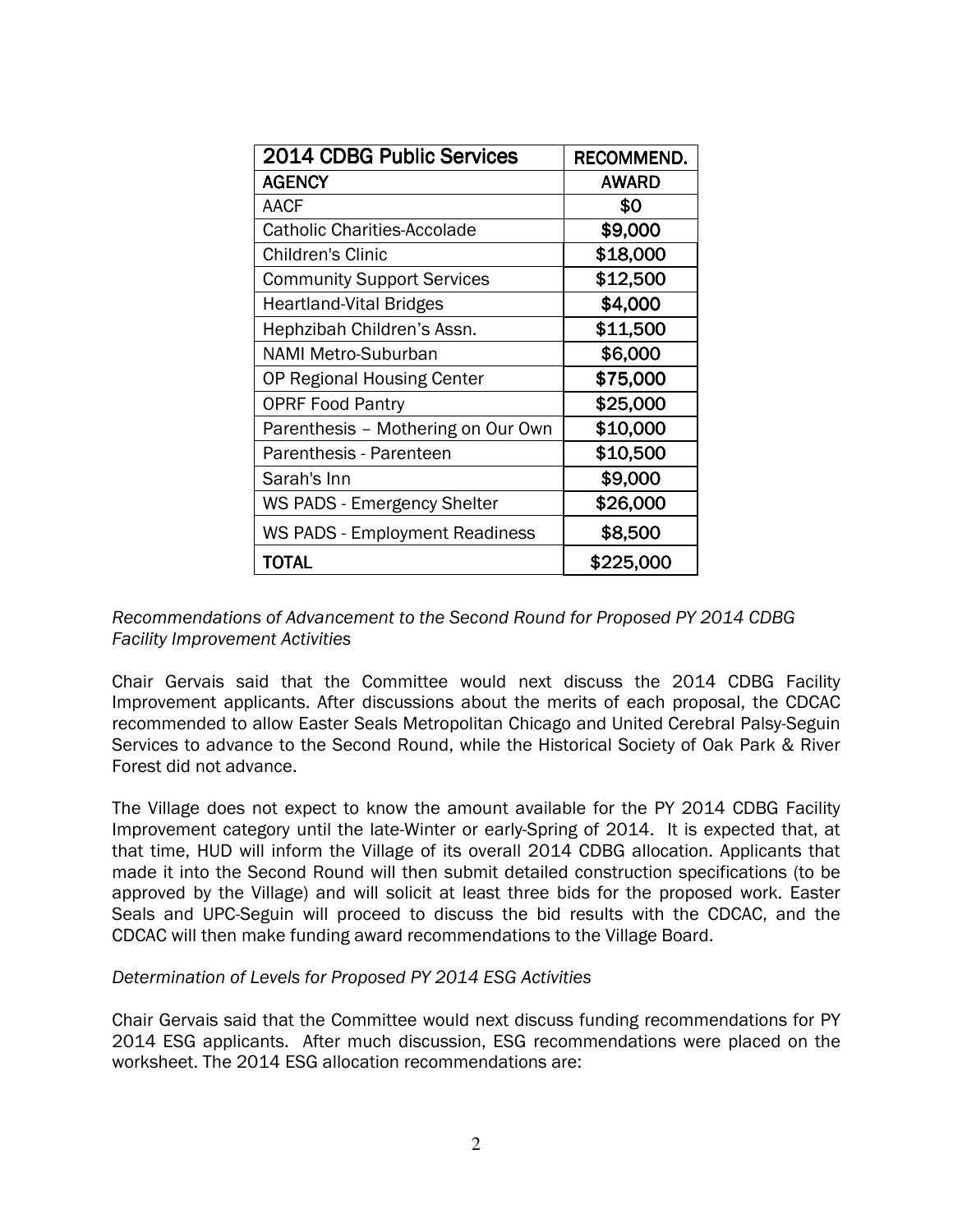| <b>2014 ESG</b>                     | <b>RECOMMEND.</b> |
|-------------------------------------|-------------------|
| <b>AGENCY</b>                       | <b>AWARD</b>      |
| Alliance to End Homelessness, HMIS  | \$3,500           |
| WS PADS, Emergency Shelter          | \$40,000          |
| <b>WS PADS, Homeless Prevention</b> | \$16,500          |
| WS PADS, Rapid Re-Housing           | \$32,500          |
| WS PADS, Street Outreach            | \$9,500           |
| TOTAL                               | \$102,000         |

Determination of Levels for Proposed PY 2014 Cook County Program Year Change Gap Grant Activities

Chair Gervais said that the Committee would then discuss funding recommendations for PY 2014 Cook County Program Year Change Gap Grant applicants. This grant would cover the period of April, May and June 2014, which is the gap between the 2013 and 2014 program years. The grant is open only to recipients of PY 2013 CDBG Public Service funds. After discussion, the recommendations were placed on the worksheet.

The plan was to give each agency one-quarter of their respective recommended PY 2014 CDBG Public Service amount. After doing so, there was \$6,000 left over. The CDCAC decided that this amount should go to Village partner agency Oak Park Regional Housing Center, as Fair Housing is one of the highest Village priorities. The 2014 Cook County Program Year Change Gap Grant funding recommendations are:

| Cook Co. Gap, Apr-June 2014        | RECOMMEND.   |
|------------------------------------|--------------|
| <b>AGENCY</b>                      | <b>AWARD</b> |
| <b>Children's Clinic</b>           | \$4,500      |
| <b>Community Support Services</b>  | \$3,125      |
| <b>Heartland-Vital Bridges</b>     | \$1,000      |
| <b>NAMI Metro-Suburban</b>         | \$1,500      |
| OP Regional Housing Center         | \$24,750     |
| <b>OPRF Food Pantry</b>            | \$6,250      |
| Parenthesis - Mothering on Our Own | \$2,500      |
| Parenthesis - Parenteen            | \$2,625      |
| Sarah's Inn                        | \$2,250      |
| WS PADS - Emergency Shelter        | \$6,500      |
| <b>TOTAL</b>                       | \$55,000     |

A motion was made by Mr. Afable, seconded by Ms. Kessen, to approve the funding or advancing recommendations for PY 2014 CDBG, ESG and Cook County Program Year